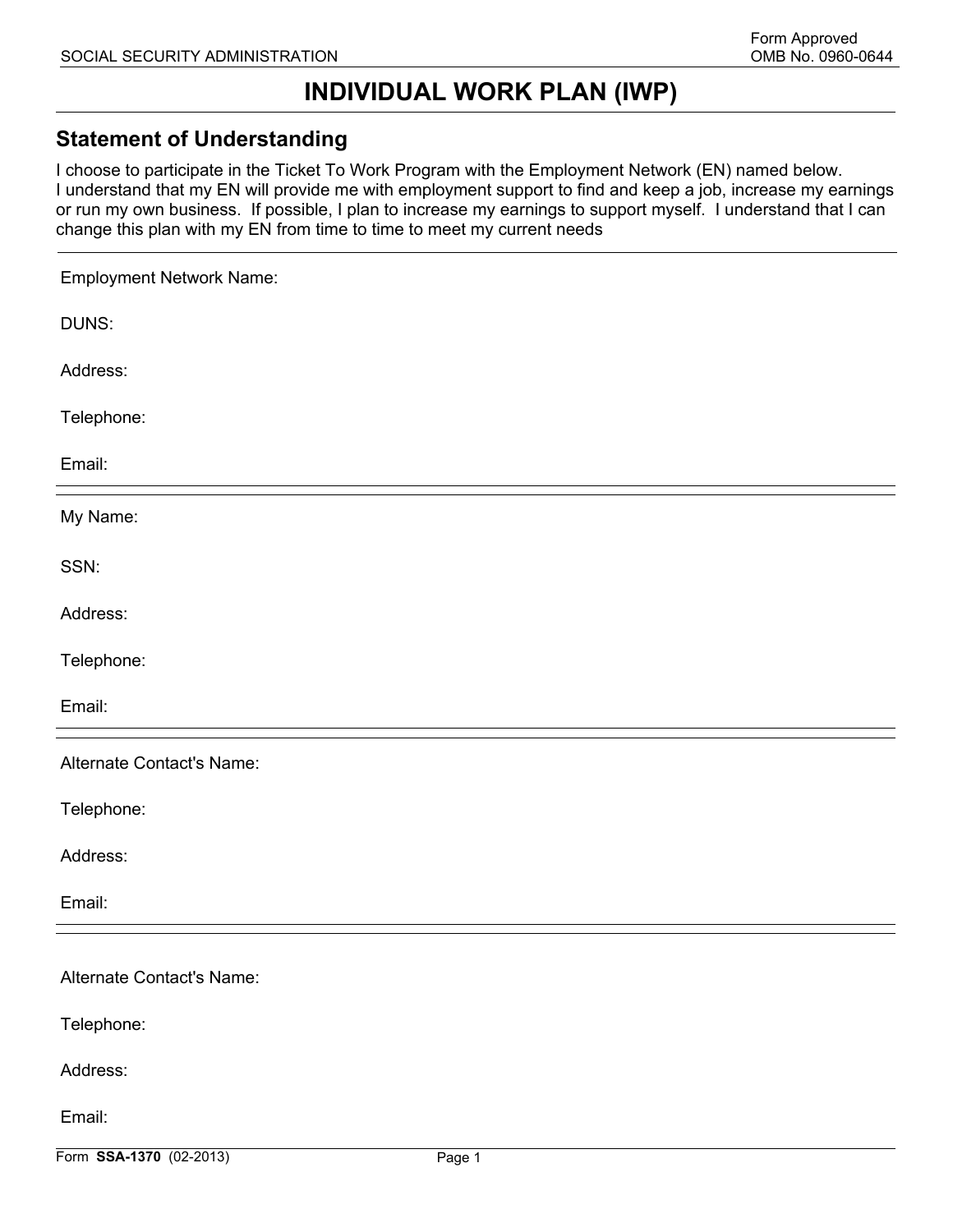Alternate Contact's Name:

Telephone:

Address:

Email:

### **Part One: My Vocational Goal and Expected Monthly Earnings**

Short Term Vocational Goal (in the next 3-12 months):

Expected Monthly Earnings (in the next 3-12 months):

Long Term Vocational Goal (in the next 3-5 years):

Expected Monthly Earnings (in the next 3-5 years):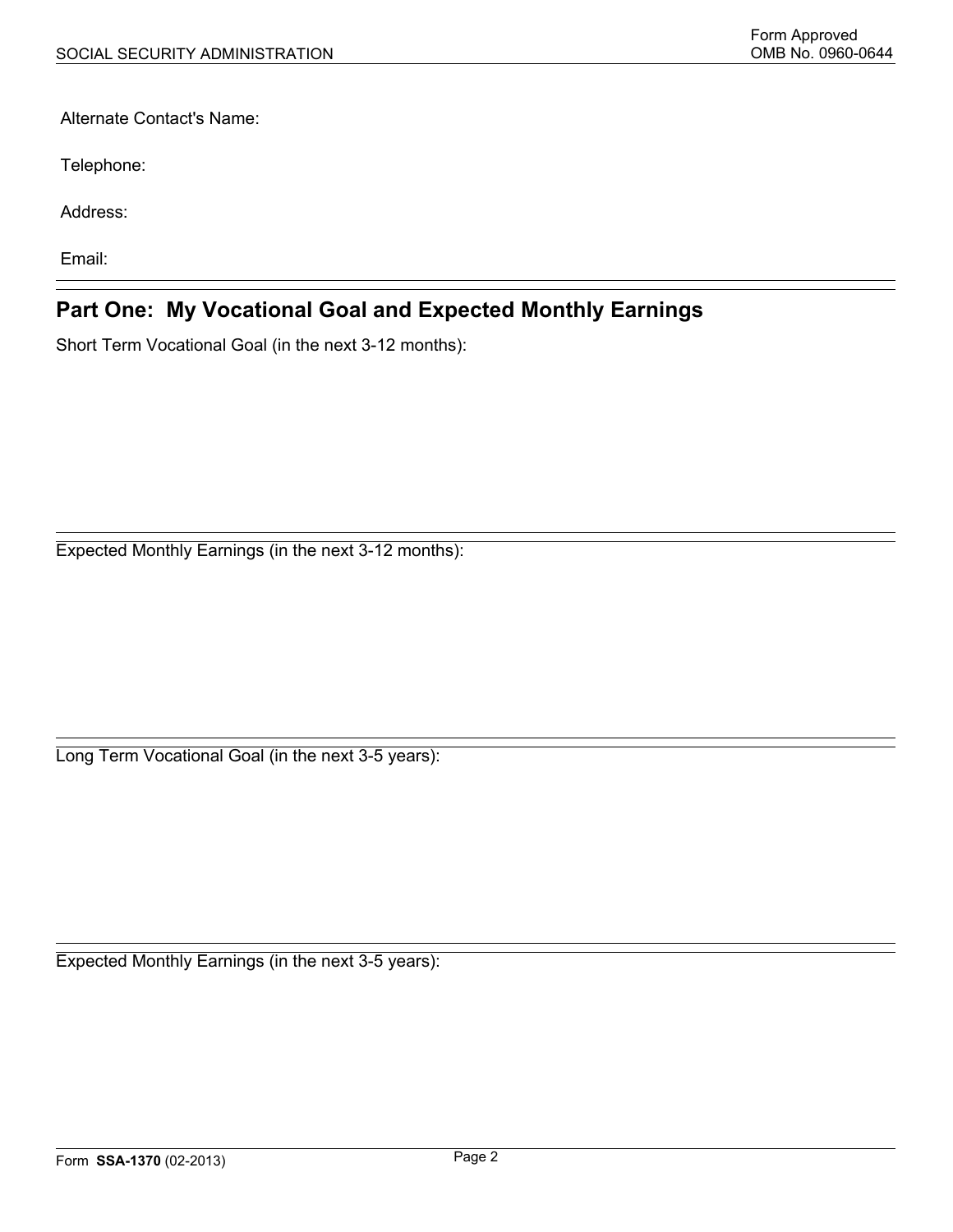#### **Part Two: The Supports and Services the EN Agreed to Provide to Help Me Reach My Vocational Goal**

My EN and I have agreed upon the supports/services checked or written below; Below we also explain the steps the two of us agreed to take to help me reach may vocational goal. This includes any referrals my EN agreed to make to help me get services.

◯ Career counseling and guidance (at a minimum, required during IWP development

**Note**: On the last page, EN must certify to providing career counseling.

 $\Box$  Job search or placement services (required, if not working)

 $\Box$  Job coaching/training

 $\Box$  Job accommodation planning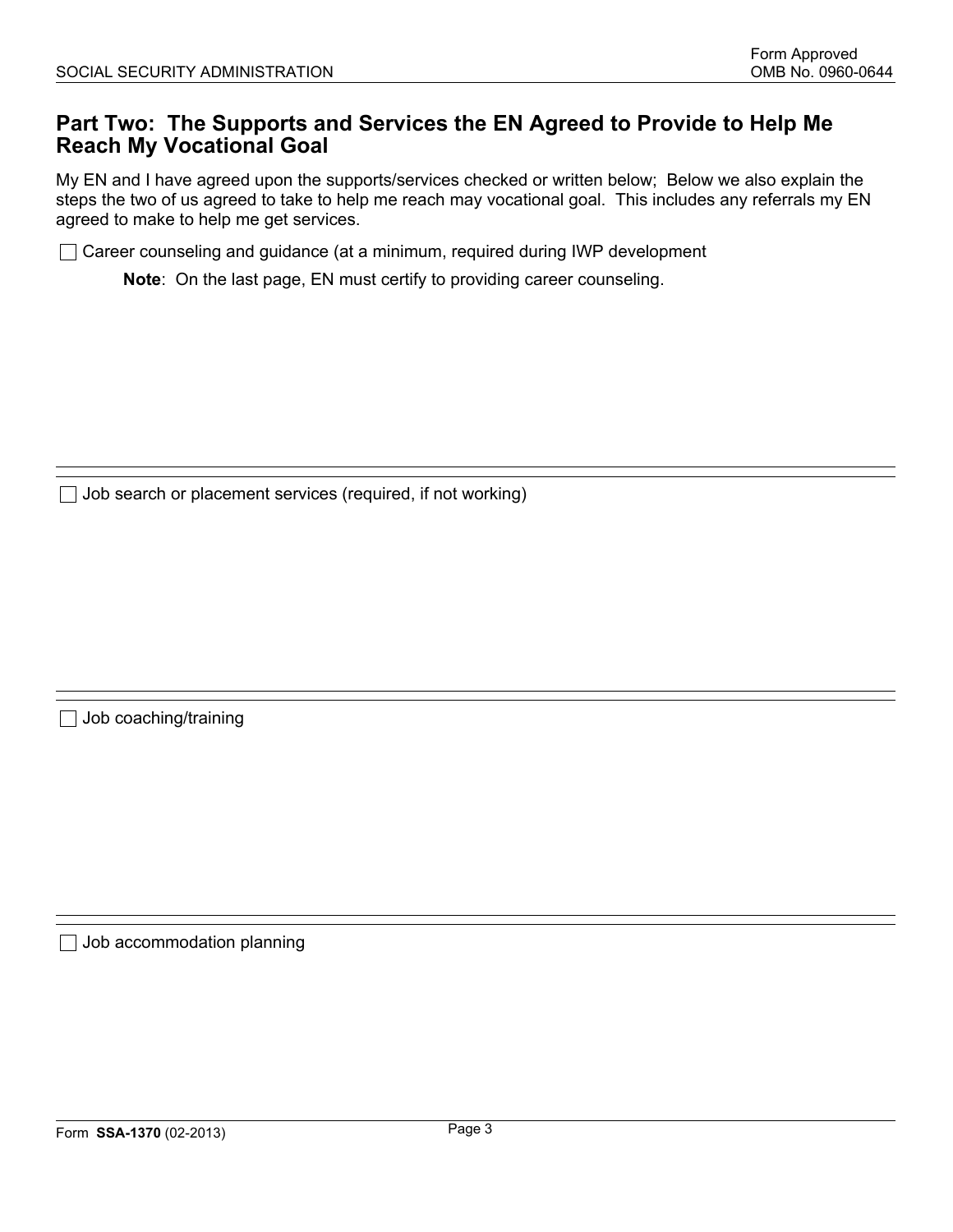## **Part Two (con't)**

□ Continuing employment supports (required quarterly, contact by EN to assess needs).

□ Other (Please explain below)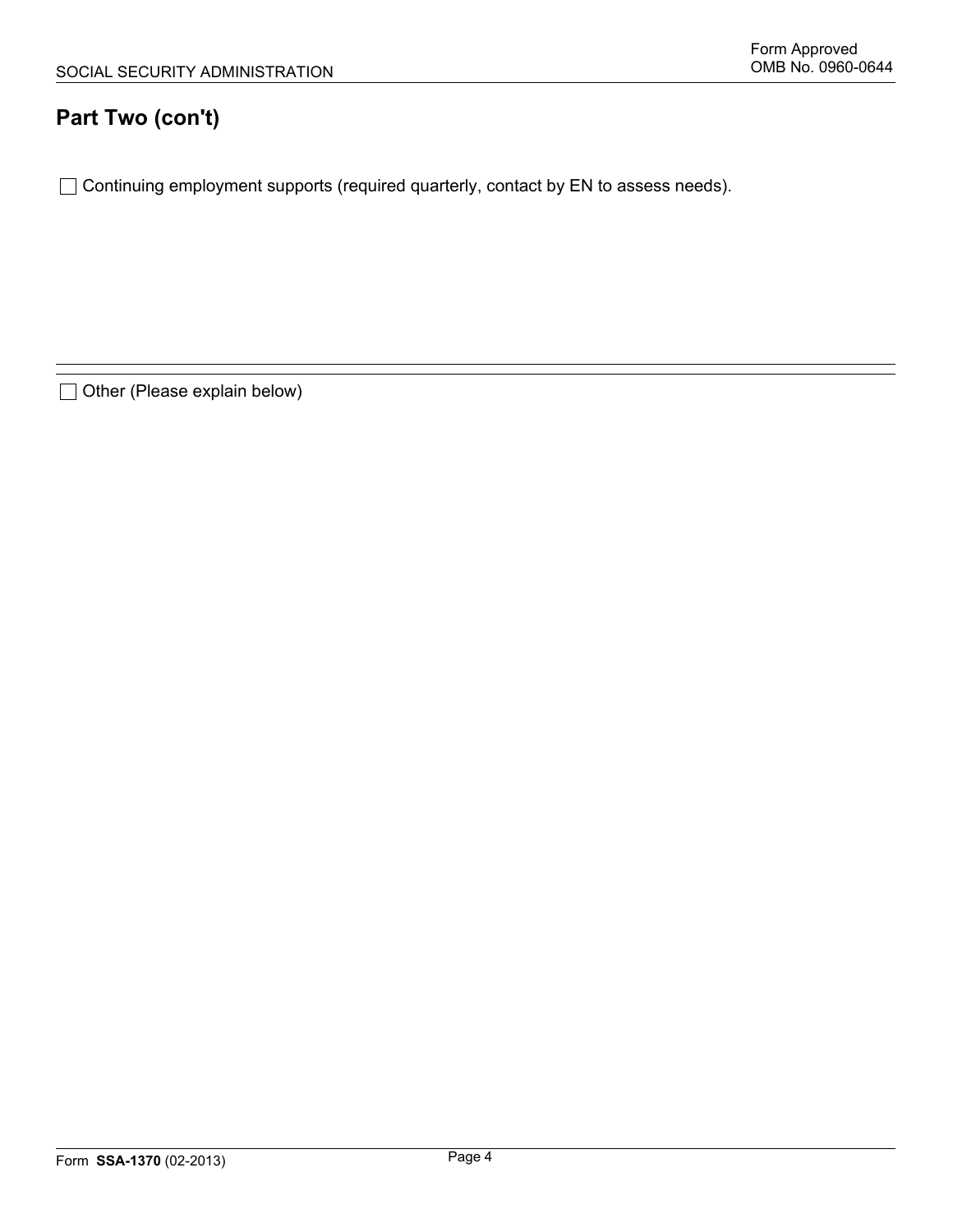## **Part Three: My Recent Work History**

Check all that apply

 $\Box$  I am currently working.

 $\Box$  I had no earnings in the last 18 months.

 $\Box$  I had some earnings in the last 18 months.

 $\Box$  None of my earnings were in the last 6 months.

 $\Box$  Some of my earnings were in the last 6 months.

If you had earnings in the last 6 to 18 months, please describe those earnings in the following chart. List your latest employer first.

| Employer | <b>Start Date</b> | <b>End Date</b> | <b>Wage Per Hour</b> | <b>Hours Worked Per Week</b> |
|----------|-------------------|-----------------|----------------------|------------------------------|
|          |                   |                 |                      |                              |
|          |                   |                 |                      |                              |
|          |                   |                 |                      |                              |
|          |                   |                 |                      |                              |
|          |                   |                 |                      |                              |
|          |                   |                 |                      |                              |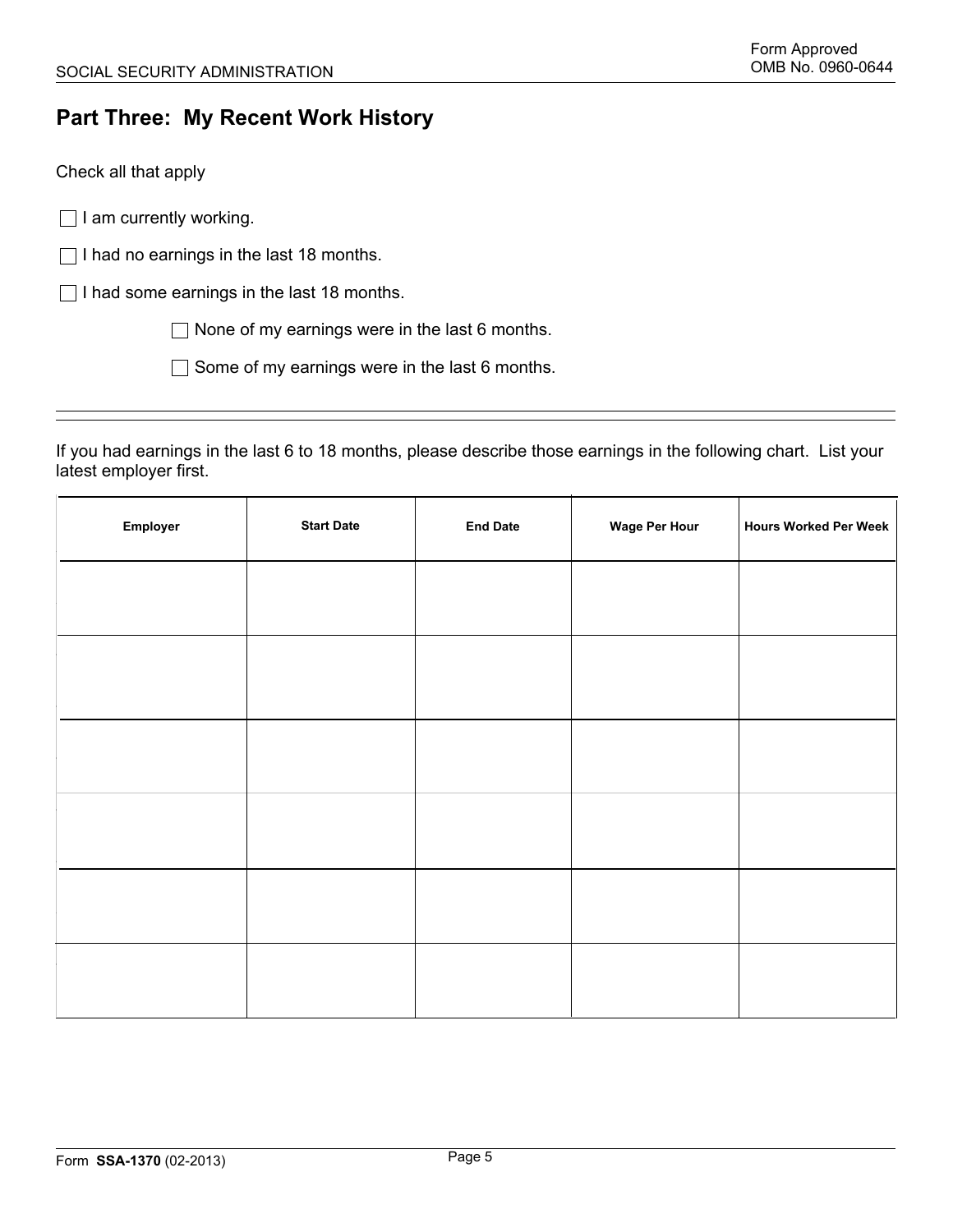## **Part Four: Conditions Related to the Success of my IWP**

- I will inform my EN of changes in my contact information
- My EN will contact me as needed to share information and determine any unmet needs (at least quarterly).
- I will inform my EN of my earnings.
- While I am working, my EN will offer and provide me with ongoing employment support to help me keep working or refer me to others who can help me keep working.

**My EN and I have agreed to the other conditions described below.** 

(If there are no other conditions, please state "no other conditions").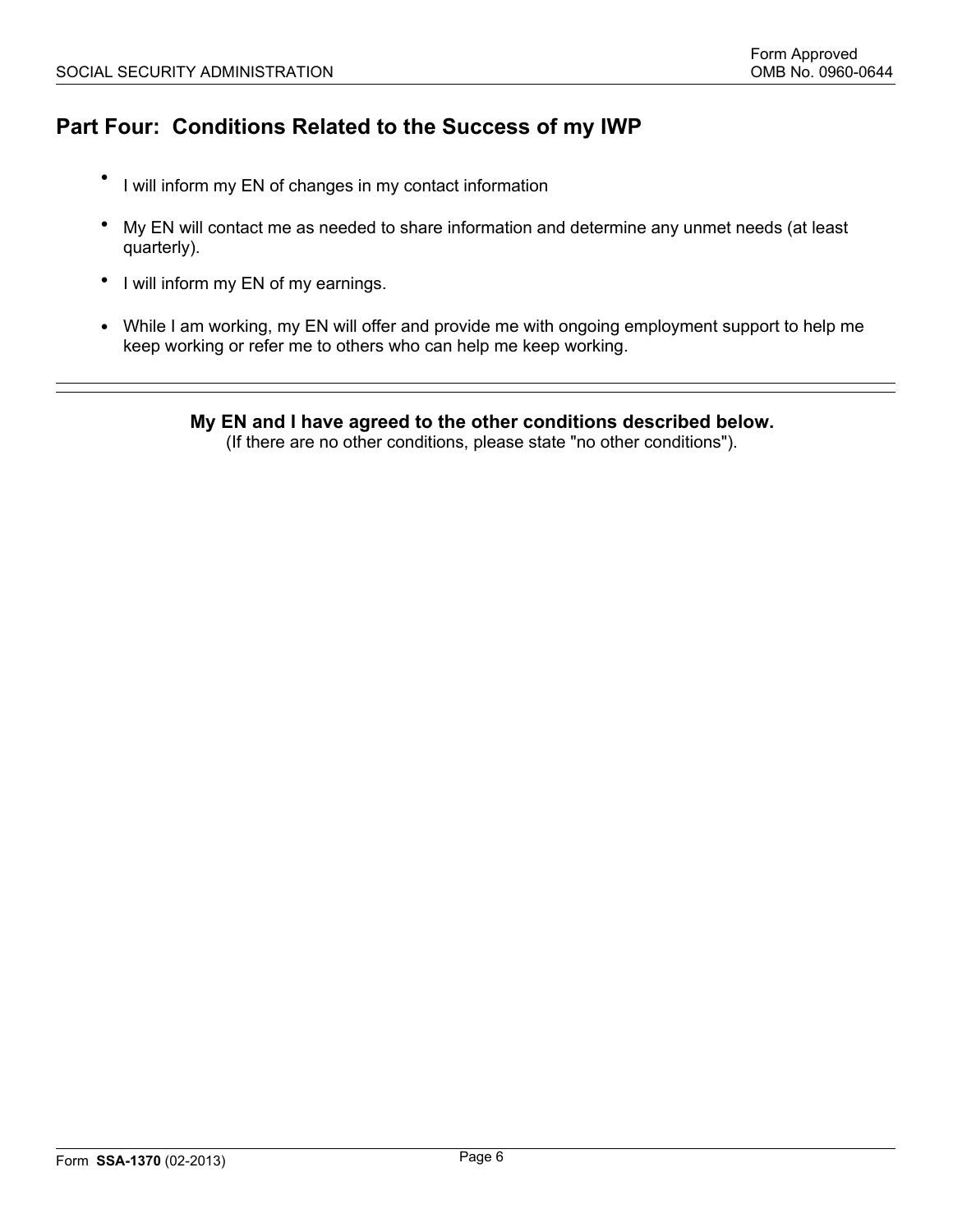I understand that I have the following rights under the Ticket to Work Program. As my EN, the contract of the contract of the contract of the contract of the contract of the contract of the contract of the contract of the contract of the contract of the contract of the contract of the contract of the

- **1) May not request or accept any compensation from me for the costs of service sand supports provided to** me as an EN.
- 2) May change this IWP, as long as we both agree. Any change to this IWP must be made in writing.
- 3) Will provide or help me to obtain ongoing employment support, as necessary,designed to help me keep my job.
- 4) May unassign my Ticket at any time if either of us are not satisfied for any reason.
- 5) Explained its internal resolution process. If we are unable to resolve a dispute,another process is available to me through the Ticket Call Center at 1-866-968-7842.
- 6) Provided me with the phone number of the State Protection and Advocacy Program where I can receive free services. The phone number is:
- 7) Informed me of the annual progress reviews and the Timely Progress Review guidelines.
- 8) Will keep my personal information, including my Social Security number and information about my disability, private, and confidential.
- 9) Will use only qualified employees and/or providers to provide services to me.
- 10) Will provide me with a copy of this IWP and any changes in an accessible format.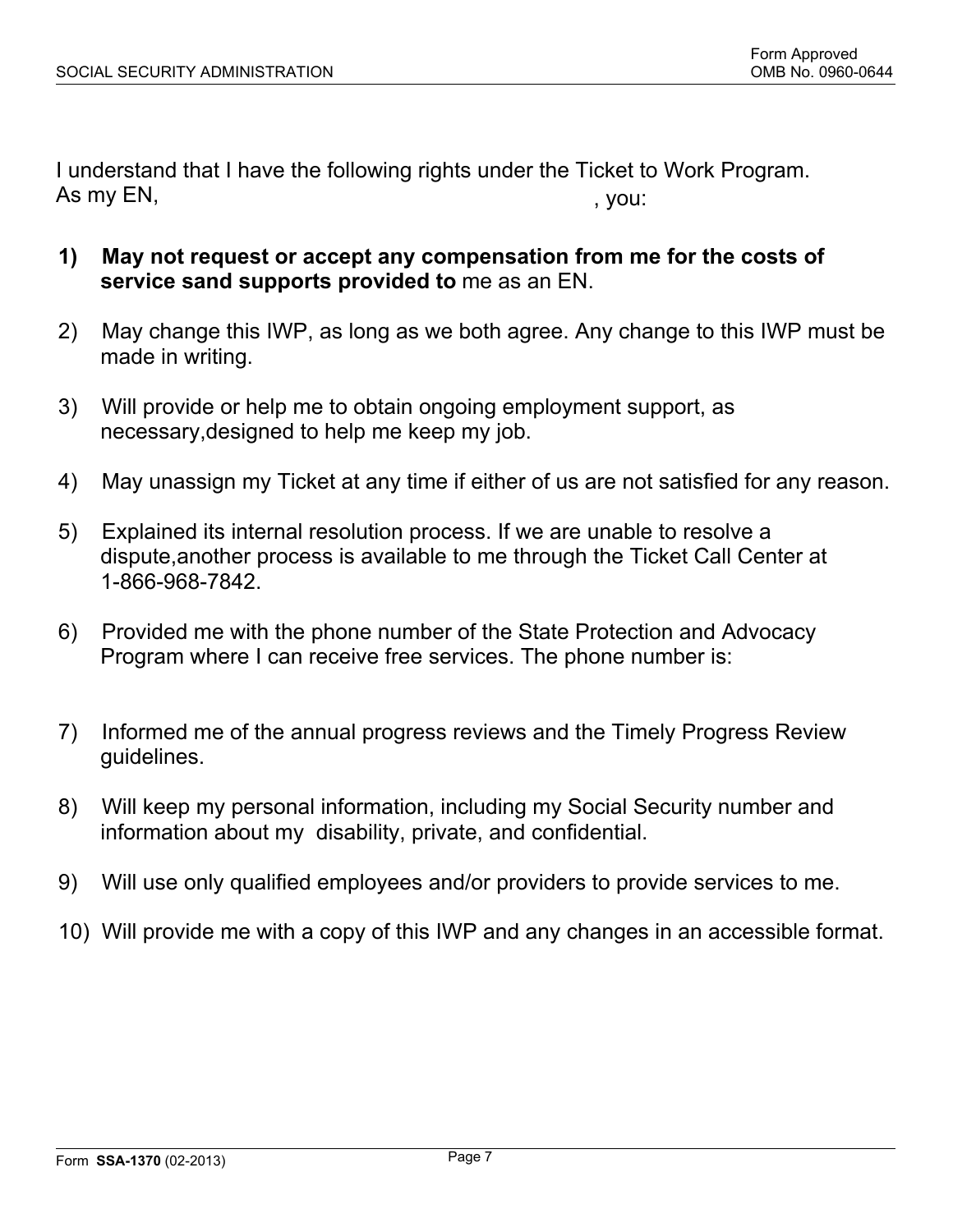*I declare under penalty of perjury that I have examined all the information on this form, and on any accompanying statements or forms, and it is true and correct to the best of my knowledge. I understand that anyone who knowingly gives a false or misleading statement about a material fact in this information, or causes someone else to do so, commits a crime and may be sent to prison, or may face other penalties, or both.*

*By signing below, you as the EN agree to repay any payments received (or allow the amount to be deducted from future payments) if it is determined at a later date that you were not entitled to payment.*

| Beneficiary's Signature::      | Date: |  |
|--------------------------------|-------|--|
|                                |       |  |
| EN Representative's Signature: | Date: |  |

### **FOR EN COMPLETION**

(Record of Career Counseling Provided During IWP Development)

Name of Counselor:

Date: **Date: Duration: Duration: Duration:** 

Name of Counselor:

Date: **Date: Date: Duration: Duration: Duration:**